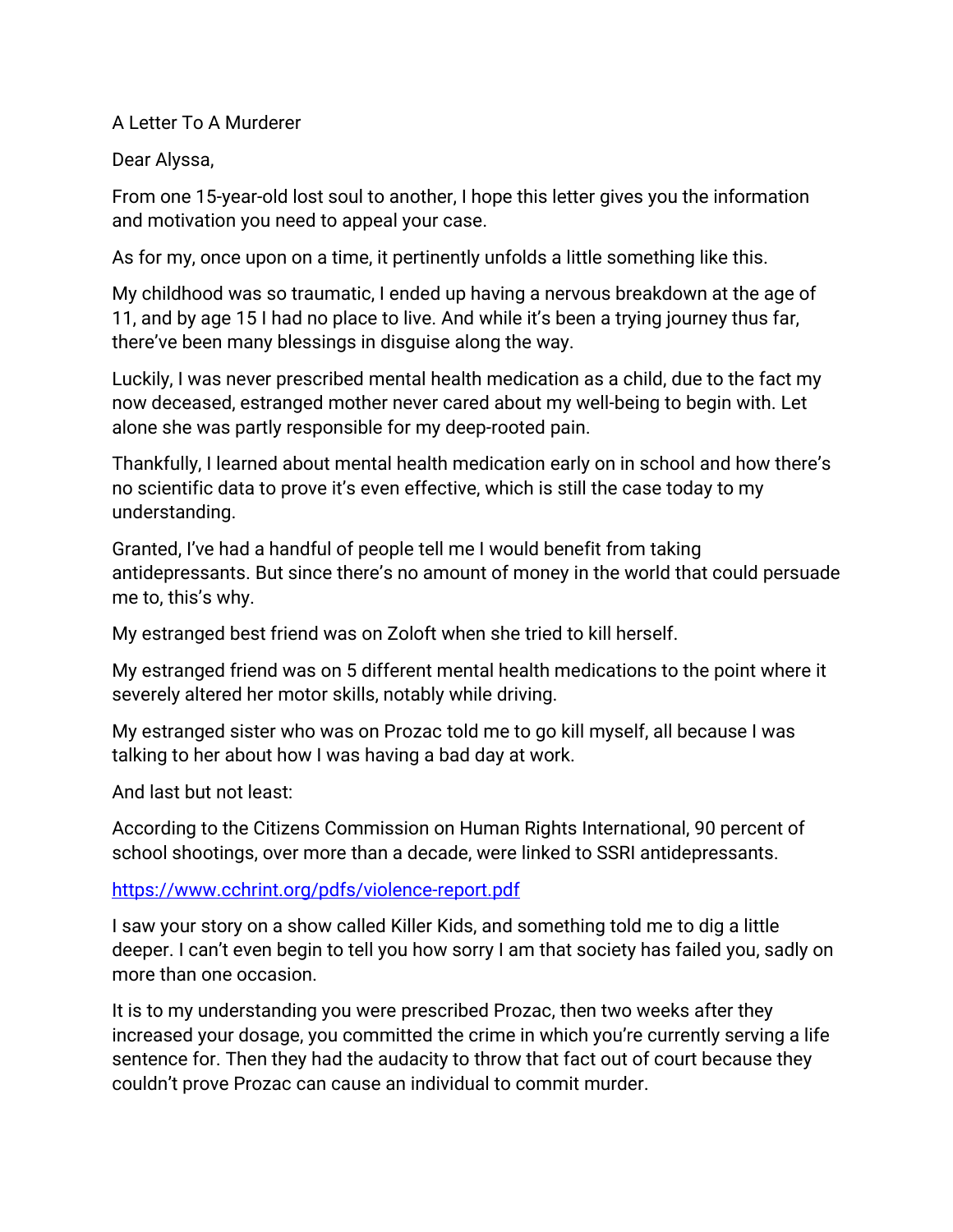That study proves SSRI antidepressants, Prozac is linked to kids committing murder. And while I'm not a lawyer or doctor (been thinking about going back to school to help people like you) I hope there's a way you can appeal your case, not to condone your actions by any means.

But I truly believe you wouldn't have committed murder if your mind wasn't in a Prozac altered state.

Fluoxetine, also known as Prozac.

"A small number of children, teenagers, and young adults (up to 24 years of age) who took antidepressants ('mood elevators') such as fluoxetine during clinical studies became suicidal (thinking about harming or killing oneself or planning or trying to do so). Children, teenagers, and young adults who take antidepressants to treat depression or other mental illnesses may be more likely to become suicidal than children, teenagers, and young adults who do not take antidepressants to treat these conditions. However, experts are not sure about how great this risk is and how much it should be considered in deciding whether a child or teenager should take an antidepressant."

<https://medlineplus.gov/druginfo/meds/a689006.html>

Then along came a medical term called Antidepressant Poop-out. It's when a person's antidepressants stop working. Essentially, it's the bodies way of signaling antidepressants don't belong in the body, Immune System 101. Yet the mental health community insists on calling it a "phenomenon" when simply stated it's just common sense.

The art of duping, legally doping, they just end up prescribing another antidepressant, then another atop of the new one to work in tandem, until the patient starts twitching and has to take medication for that too, zombie!

I saw a commercial on TV the other day about an antidepressant called Trintellix. They were suggesting a person alter the chemicals in their brain if they weren't gung-ho about doing laundry, I kid you not!

I truly believe "psychiatrists" deliberately mess up people even more so they'll keep coming back out of desperation, cha-ching. When in all actuality, the patient's feelings are natural and valid to begin with.

Which brings me to my next question, who's really to blame? A 15-year-old traumatized adolescent, big pharma and/or the mental health community?

Patricia Preiss filed a lawsuit against you, instead of big pharma. Talk about a prime example of just how flawed humanity really is. And while I realize her grief is likely unimaginable, you lost your life too courtesy of a society that thinks altering the chemicals in a human brain is the answer, when in a majority of instances, it's not!